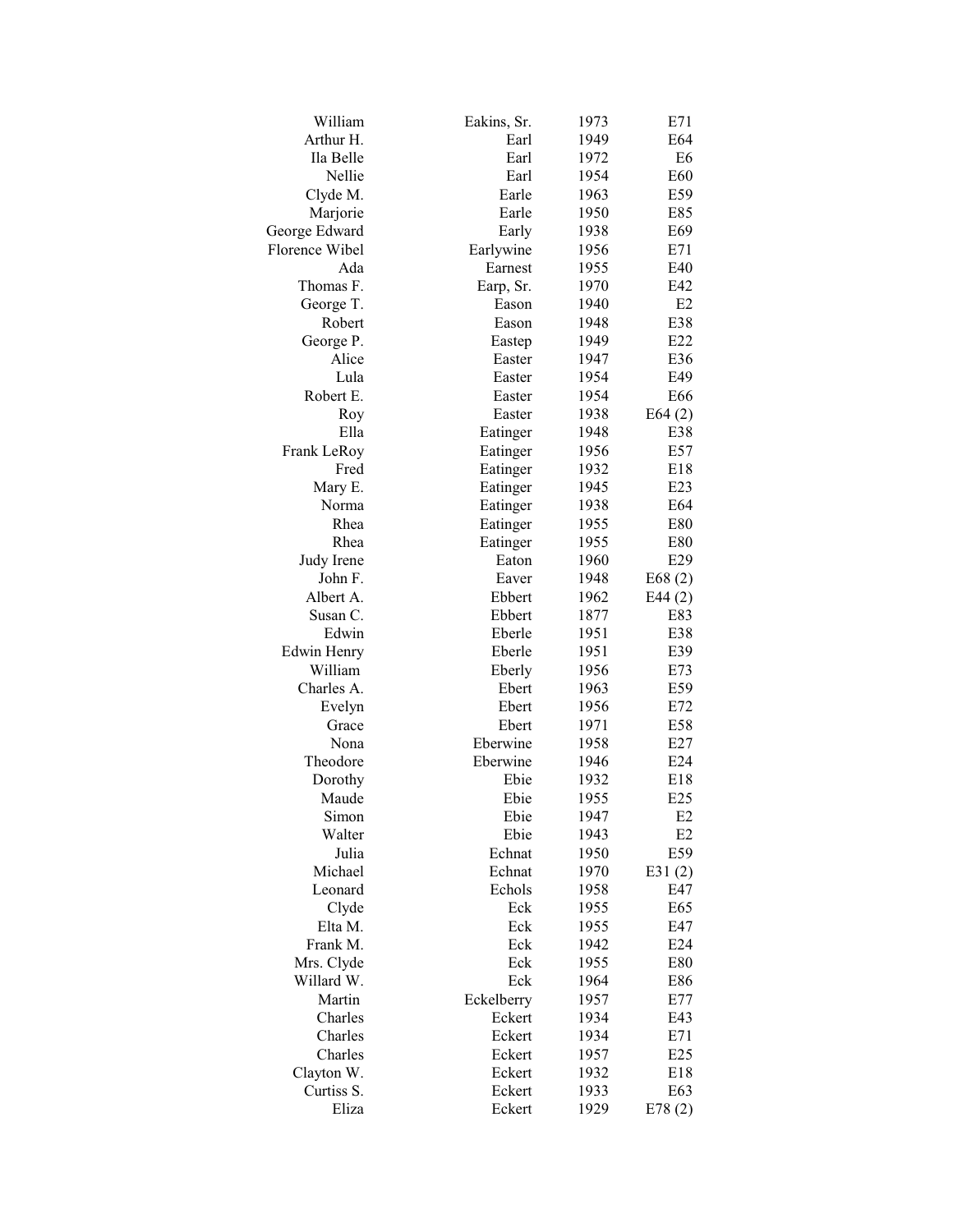| Ella C.                | Eckert       | 1931     | E17            |
|------------------------|--------------|----------|----------------|
| <b>Emerson Clayton</b> | Eckert       | 1944     | E43 $(2)$      |
| Frank                  | Eckert       | 1935     | E82            |
| Herbert C.             | Eckert       | 1917     | E46            |
| Herbert C.             | Eckert       | 1917     | E89            |
| J. Howard              | Eckert       | 1952     | E69            |
| Earlene                | Eckford      | 1973     | E5             |
| Alfred                 | Eckler       | 1963     | E11            |
| Carrell J.             | Eckroad      | 1946     | E24            |
| Nathaniel              | Edding       | 1963     | E30            |
| Leonard                | Eddleman     | 1971     | E31            |
| James A.               | Eddy         | 1972     | E47            |
| Bruce L.               | Edeburn      | 1964     | E29            |
| Emil N.                | Edelman      | 1967     | E7             |
| Albert                 | Eden         | 1965     | E27            |
| Lori Jean              | Edens        | 1957     | E65            |
| Mary                   | Edgell       | abt 1961 | E70            |
| Leonard                | Edith, Sr.   | 1974     | E5             |
| Sarah                  | Edmunds      | 1945     | E24            |
| Fred                   | Edson        | 1937     | E84            |
| Thomas                 | Edward       | 1933     | E64            |
| Clyde E.               | Edwards      | 1971     | E87            |
| E. A.                  | Edwards      | 1946     | E36            |
| Ellen                  |              |          |                |
|                        | Edwards      | 1933     | E35            |
| Elva E.                | Edwards      | 1951     | E39            |
| Frank                  | Edwards      | 1953     | E62            |
| Fred                   | Edwards      | 1970     | E4             |
| Glenn B.               | Edwards      | 1962     | S353-354       |
| Hilda                  | Edwards      | 1963     | E28            |
| Narissa P.             | Edwards      | 2005     | E53            |
| Opal                   | Edwards      | 1964     | E28            |
| Polly M.               | Edwards      | 1933     | E36            |
| T.W.                   | Edwards      | 1932     | E18            |
| Thomas                 | Edwards      | 1965     | E41            |
| Wade                   | Edwards      | 1953     | E51            |
| William                | Edwards      | 1958     | E50            |
| John                   | Edwards, Jr. | 1973     | E5             |
| Albert R.              | Eesley       | 1961     | E57            |
| Jerry                  | Egantoff     | 1970     | E47            |
| H.F.                   | Eger         | 1947     | D82            |
| Arthur R.              | Egert        | 1963     | E69            |
| Lillie A.              | Egert        | 1966     | E29            |
| Clifford C.            | Egger        | 1959     | E61            |
| Ellen                  | Eggleston    | 1946     | E37            |
| Lewie B.               | Eggleston    | 1938     | E67            |
| Stanishaw              | Egrid        | 1969     | E <sub>4</sub> |
| Agnes                  | Ehasz        | 1956     | E26            |
| John                   | Ehasz        | 1963     | E70            |
| Wilhelmina K.          | Ehersman     | 1948     | E22            |
| Robert                 | Ehrbar       | 1950     | E59(2)         |
| Pauline (Pat)          | Ehrhart      | 1976     | E47            |
| Jesse and Dorothy      | Eiben        | 1963     | E70            |
| Elizabeth              | Eichelberger | 1969     | E4             |
| Elizabeth              | Eichelberger | 1969     | E42            |
| Infant boy and girl    | Eichelberger | 1960     | E29            |
|                        |              |          |                |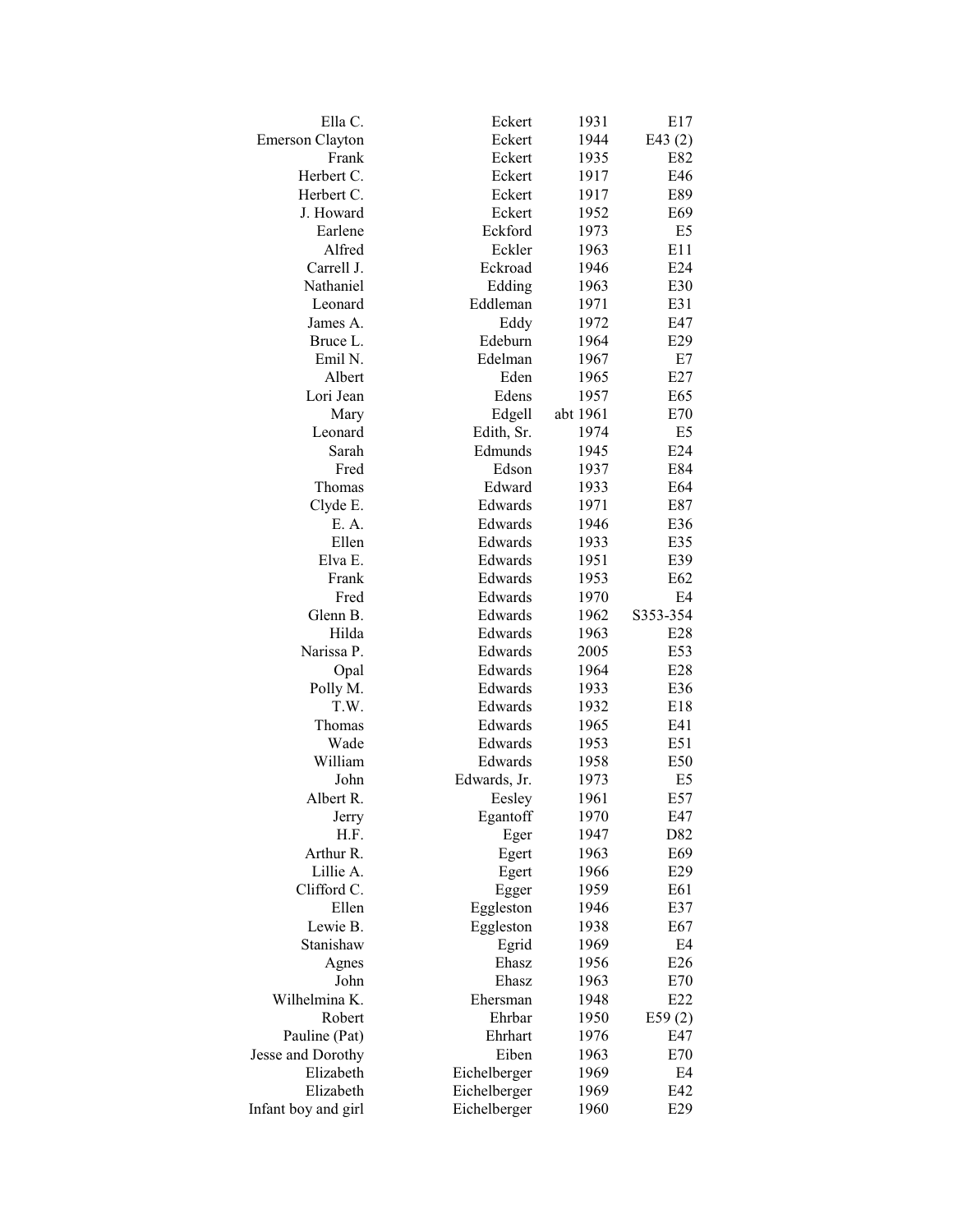| Philip A.        | Eichenlaub | 1958 | E49    |
|------------------|------------|------|--------|
| Robert           | Eichenlaub | 1939 | E35    |
| Mary I.          | Eicher     | 1960 | E30    |
| Claude G.        | Eichler    | 1977 | E6     |
| Linus John       | Eichler    | 1938 | E82    |
| Louis A.         | Eichler    | 1966 | E28    |
| Sylvan           | Eichler    | 1973 | E32    |
| Sylvan C.        | Eichler    | 1973 | E31    |
| Veronica         | Eichler    | 1951 | E65    |
| Mrs. Walter      | Eidson     | 1943 | E20    |
| Mrs. Walter      | Eidson     | 1943 | E23    |
| Earl             | Eifort     | 1956 | E63    |
| Mary             | Eigner     | 1942 | E46    |
| P.W.             | Eigner     | 1935 | E75    |
| P.W.             | Eigner     | 1936 | E81(2) |
| Park             | Eigner     | 1954 | E49    |
| Donald H.        | Eikenberry | 1930 | E83    |
| George A.        | Elder      | 1946 | E23    |
| Mrs. H.D.        | Elder      | 1939 | D153   |
| Lucy             | Eldredge   | 1935 | E19    |
| David Alan       | Eldridge   | 1948 | E37    |
| Ella             | Eldridge   | 1954 | E40    |
| Ella             | Eldridge   | 1954 | E60    |
| Ella Niman       | Eldridge   | 1954 | E50    |
| Frances May      | Eldridge   | 1956 | E25    |
| Frank            | Eldridge   | 1956 | E66    |
| George           | Eldridge   | 1935 | E83    |
| George           | Eldridge   | 1935 | E91    |
| Harry O.         | Eldridge   | 1939 | E84    |
| Jack             | Eldridge   | 1948 | E20    |
| Jennie           | Eldridge   | 1939 | E1     |
| Jennie           | Eldridge   | 1939 | E79    |
| Jennie           | Eldridge   | 1939 | E81    |
| Martha Emily     | Eldridge   | 1907 | E91    |
| Mrs. L. O.       | Eldridge   | 1914 | E89    |
| Silas            | Eldridge   | 1933 | R35    |
| W. J.            | Eldridge   | 1921 | E16    |
| Willis           | Eldridge   | 1921 | E92    |
| Willis J.        | Eldridge   | 1921 | E15    |
| Jennie E.        | Eldrige    | 1939 | E81    |
| Lucius O.        | Eldrige    | 1916 | E91(2) |
| Myer "Max"       | Elefant    | 1918 | E17    |
| Bernard G.       | Elfring    | 1964 | E29    |
| Jessie B.        | Elfring    | 1960 | E27    |
| C. Roland        | Elgin      | 1948 | E68    |
| Edna             | Elgin      | 1964 | E30    |
| Edward           | Elgin      | 1956 | E26    |
| Elmer            | Elgin      | 1929 | E81    |
| Frank W.         | Elgin      | 1932 | E35    |
| Marcia           | Elgin      | 1940 | E2     |
| Noah L.          | Elgin      | 1951 | E39    |
| Sarah A.         | Elgin      | 1909 | E13-14 |
| William H.       | Elgin      | 1957 | E62    |
| Florence Seymour | Elhart     | 1956 | E66    |
| Ray              | Elkins     | 1970 | E32    |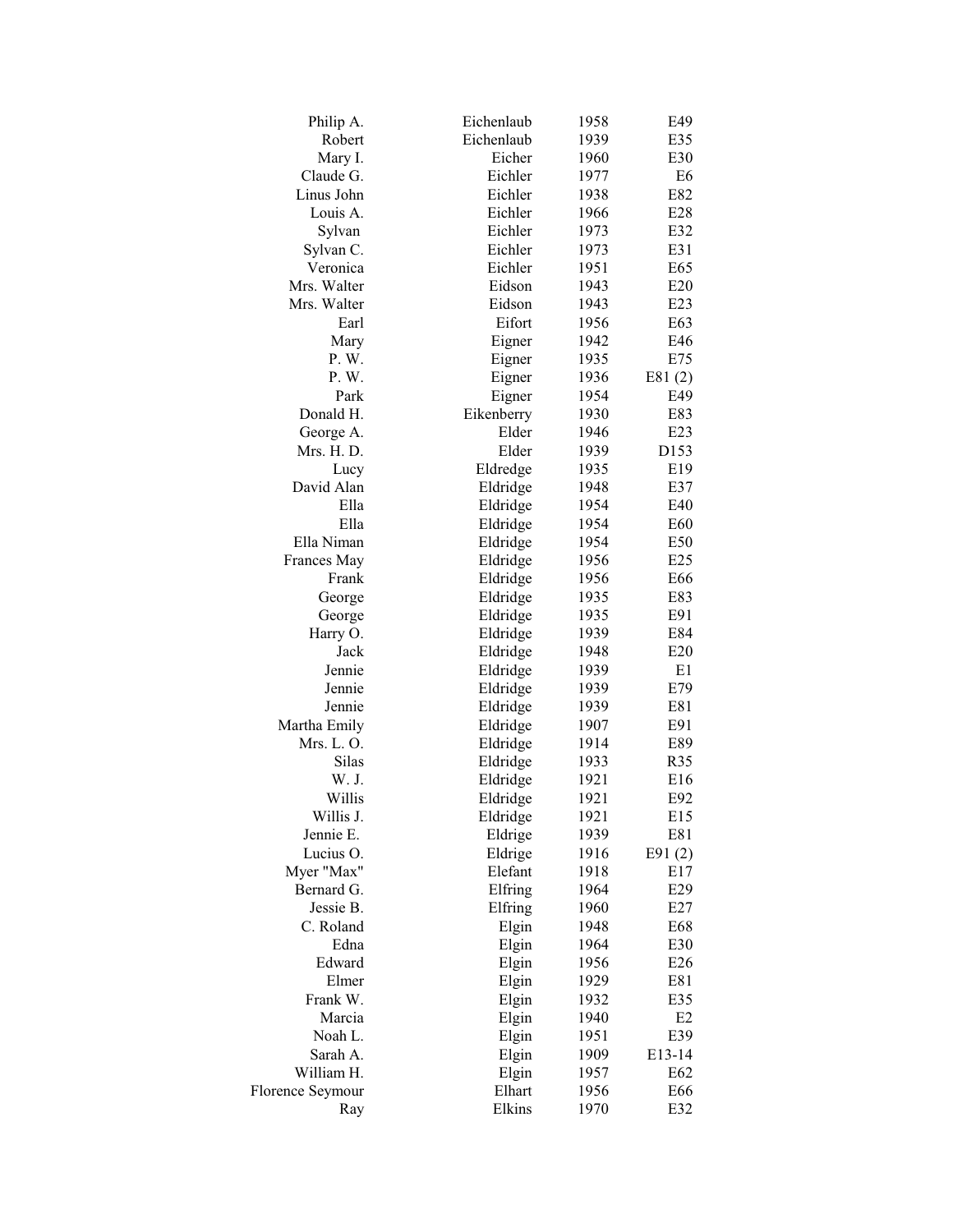| Charles W.          | Elledge, Jr.           | 1958      | E40    |
|---------------------|------------------------|-----------|--------|
| Mrs. Walter         | Ellenberger            | 1937      | E18    |
| Marian S.           | Ellenbergert           | 1950      | E39    |
| John F.             | Eller                  | 1970      | E5     |
| John                | Ellet                  | 1932      | E19    |
| Alice               | Ellett                 | 1947      | E2     |
| Edward H.           | Elliman                | 1941      | E22    |
| Mary                | Elliman                | 1907      | E94(2) |
| Mrs. Thomas         | Elliman                | 1937      | E82    |
| George H.           | Elliott                | 1957      | E61    |
| J. R.               | Elliott                | 1955      | E79    |
| John A.             | Elliott                | 1957      | E78    |
| Margaret            | Elliott                | 1932      | W91    |
| Mary                | Elliott                | 1947      | E37    |
| Minnie W.           | Elliott                | 1964      | E70    |
| Phoebe Ann          | Elliott                | 1925      | E81    |
| Roma B.             | Elliott                | 1967      | E30    |
| Walter William      | Elliott                | 1931      | E64    |
| Agnes               | Ellis                  | 1948      | E37    |
| Albert              | Ellis                  | 1951      | E65    |
| Harry C.            | Ellis                  | 1915      | E93    |
| Henrietta           | Ellis                  | 1928      | E83    |
| Jennie              | Ellis                  | 1956      | E59    |
| Stephen             | Ellis                  | 1963      | E44    |
| William J           | Ellis                  | 1956      | E82    |
| Betty J.            | Ellison                | 1972      | E42    |
| Charles             | Ellison                | 1947      | E46    |
| Nettie              | Ellison                | 1974      | E87    |
| Willis              | Ellison                | 1934      | E63    |
| Bena                | Ellsworth              | 1968      | E86    |
| Claude              | Ellsworth              | 1953      | E85    |
| Derwood R.          | Ellsworth              | 1960      | E27    |
|                     |                        | 1947      |        |
| Grace               | Ellsworth<br>Ellsworth |           | E36    |
| Henry L.<br>Lillian | Ellsworth              | 1940      | E21    |
|                     |                        | 1950      | E27    |
| Lincoln             | Ellsworth              | 1951      | E85    |
| Mrs. Henry          | Ellsworth              | ?<br>1960 | E93    |
| William A.          | Ellsworth              |           | E57    |
| James A.            | Elmore                 | 1964      | E28    |
| Nettie I.           | Elmore                 | 1960      | E29    |
| Walter D.           | Elmore                 | 1932      | E20    |
| Walter D.           | Elmore                 | 1937      | E19    |
| Frank               | Elston, Jr.            | 2004      | E53    |
| Herman              | Elswick                | 1959      | E69    |
| Elora               | Elwell                 | 1956      | E86    |
| Frank Jeffrey       | Elwood                 | 1953      | E38    |
| A. J.               | Ely                    | 1949      | E63    |
| Eliza H.            | Ely                    | 1862      | E83    |
| Howard              | Ely                    | 1941      | E46    |
| Joseph              | Ely                    | 1948      | E24    |
| Mary Frances        | Ely                    | 1946      | E63    |
| Mildred E.          | Ely                    | 1972      | E5     |
| E. A. "Dutch"       | Emen                   | 1955      | E26    |
| Clark               | Emerson                | 1951      | E47    |
| Eleanore            | Emery                  | 1957      | E27    |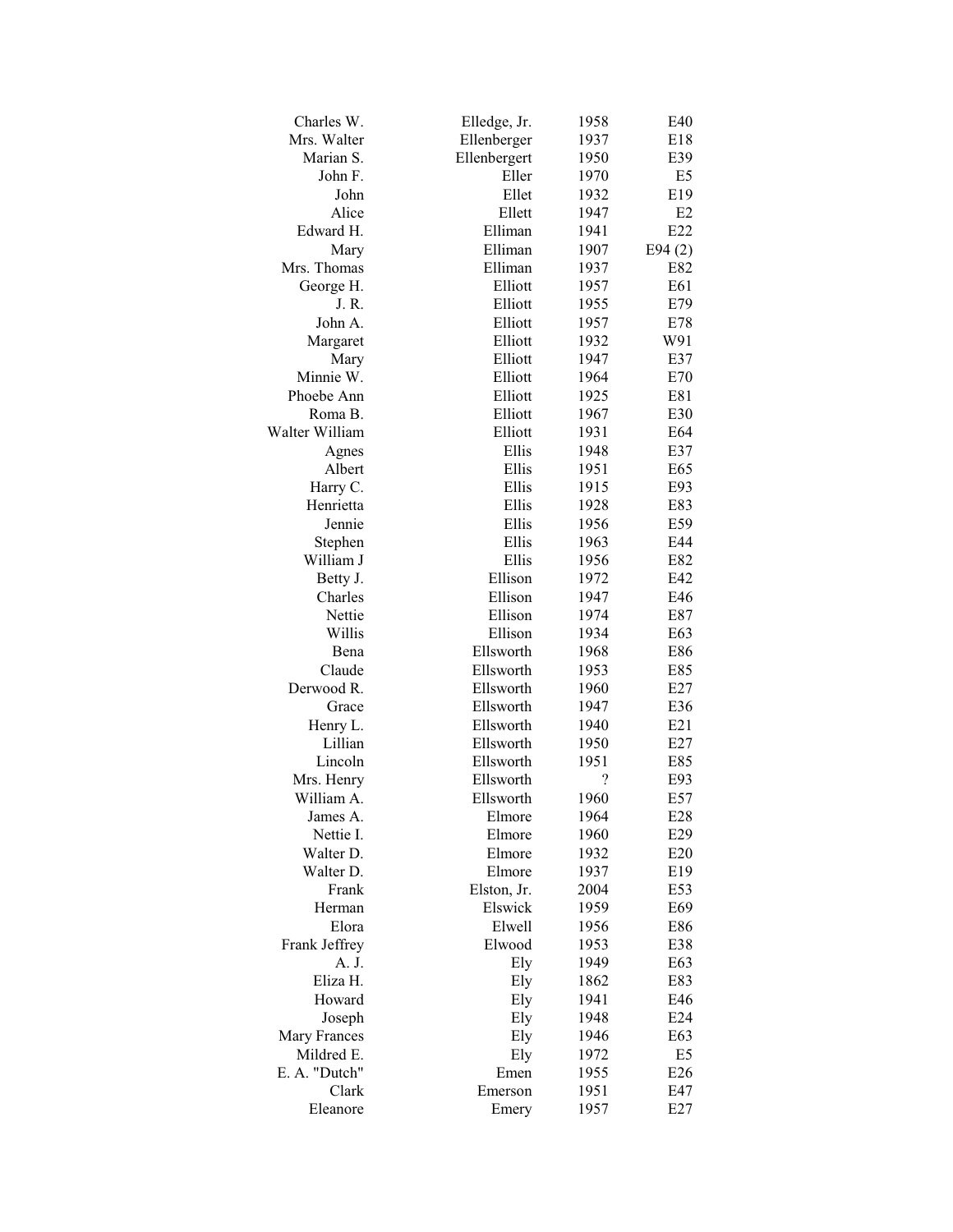| Laura H.       | Emery        | 1950  | E <sub>25</sub> |
|----------------|--------------|-------|-----------------|
| Fred H.        | Emery, Sr.   | 1972  | E <sub>5</sub>  |
| Maggie Adeline | Emmens       | 1939  | E77             |
| William J.     | Emmitt       | 1929  | E77             |
| Martha L.      | Emrich       | 1971  | E42             |
| Infant girl    | Emrick       | 1939  | E82             |
| Kathelene      | Enders       | 1973  | E45             |
| Mr.            | Engel        | 1939  | E82             |
| John Lee       | England, Jr. | 1972  | E58             |
| James          | Engle        | 1957  | E61             |
| Fred           | Englehard    | 1962  | E33             |
| Joshua         | Englehard    | 1985  | E6              |
| Adam           | Englehardt   | 1931  | E19             |
| Albert J.      | Englehart    | 1964  | E30             |
| Anna           | Englehart    | 1947  | E67             |
| Barbara        | Englehart    | 1937  | E84             |
| Bernard        | Englehart    | 1951  | E38 $(2)$       |
| Bernard        | Englehart    | 1951  | E82             |
| Carl           |              | 1952  | E50             |
| Catherine      | Englehart    |       |                 |
|                | Englehart    | 1912  | E89             |
| Edgar          | Englehart    | 1955  | E69             |
| Edward         | Englehart    | 1972  | E45             |
| Elizabeth      | Englehart    | 1946  | E67             |
| Frank C.       | Englehart    | 1947  | E37             |
| Harold P       | Englehart    | 1960  | E30(2)          |
| Lawrence       | Englehart    | 1949  | E43             |
| Margaret       | Englehart    | 1922  | E93             |
| Marie Clara    | Englehart    | 1956  | E72             |
| May            | Englehart    | 1953  | E39             |
| Nicholas A.    | Englehart    | 1951  | E66             |
| Nicholas Adam  | Englehart    | 1951  | E65             |
| Peter          | Englehart    | 1947  | E23             |
| William        | Englehart    | 1949  | E <sub>63</sub> |
| William E.     | Englehart    | 1948  | E24             |
| Eudora         | Engler       | 1957  | E61             |
| Frank A.       | Engler       | 1951  | E62             |
| Alva           | English      | 1949  | E68             |
| Cletus N.      | English      | 1975  | E <sub>6</sub>  |
| Cletus N.      | English      | 1975  | E <sub>6</sub>  |
| George         | English      | 1932  | E18             |
| George         | English      | 1932  | E19             |
| Hatrix Jane    | English      | 1951  | E62             |
| Martha Jane    | English      | 1926? | E93             |
| Minnie         | English      | 1970  | E4              |
| William M.     | English      | 1934  | E35             |
| Etta L.        | Enlow        | 1958  | E25             |
| Alice Rhoads   | Eno          | 1965  | E30             |
| John           | Ensele       | 1933  | E17             |
| Molly          | Ensele       | 1932  | C101            |
| Mrs. Peter     | Ensele       | 1932  | E77             |
| Caleb A.       | Ensign       | 1932  | E19             |
| Charley        | Ensign       | 1913  | E1              |
| Charles        | Ensinger     | 1956  | E57             |
| Charles G.     | Ensinger     | 1955  | E26             |
| Donald         |              |       |                 |
|                | Ensinger     | 1933  | E1              |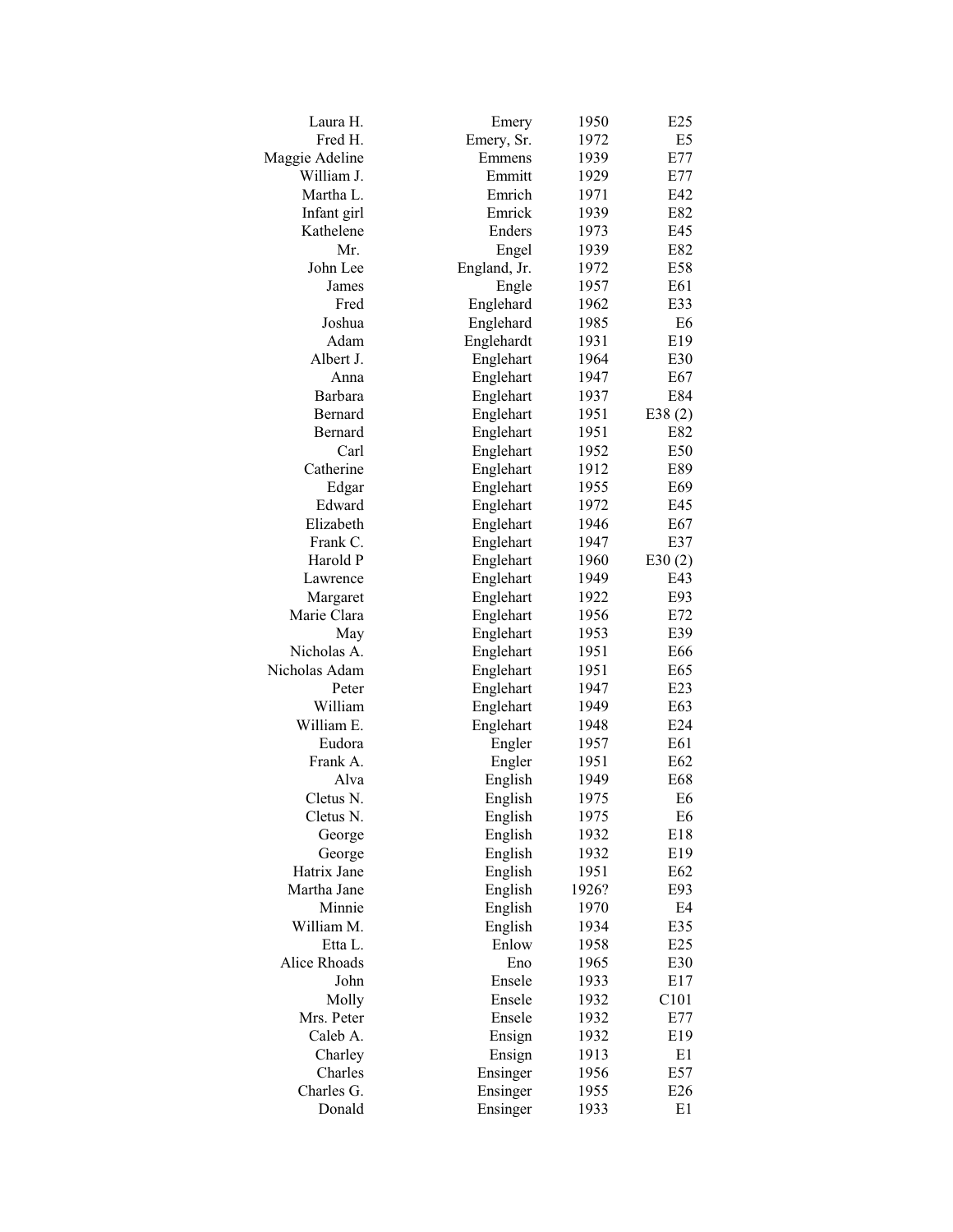| Edward                        | Ensinger  | 1945 | E2(2)          |
|-------------------------------|-----------|------|----------------|
| Edward                        | Ensinger  | 1951 | E40            |
| Emma                          | Ensinger  | 1963 | E28            |
| G.W.                          | Ensinger  | 1946 | E22            |
| George                        | Ensinger  | 1985 | E <sub>9</sub> |
| John                          | Ensinger  | 2003 | E <sub>6</sub> |
| Lillie                        | Ensinger  | 1947 | E21            |
| Lillie                        | Ensinger  | 1947 | E23            |
| Louise                        | Ensinger  | 1948 | E68            |
| <b>Bruce</b>                  | Ensminger | 1958 | E86            |
| Richard                       | Ensminger | 1939 | E79            |
| Herbert                       | Enter     | 1963 | E57            |
| Herbert J.                    | Enter     | 1963 | E58            |
| Theodore R.                   | Epling    | 1965 | E73            |
| <b>Steve</b>                  | Ercole    | 1946 | E21            |
|                               |           |      |                |
| Arthur                        | Erdly     | 1951 | E25            |
| Arthur                        | Erdly     | 1951 | E25            |
| August                        | Erdmann   | 1934 | E83            |
| Joseph                        | Erdos     | 1951 | E39            |
| Louis                         | Erdos     | 1951 | E73            |
| Louis                         | Erdos     | 1951 | E73            |
| David F.                      | Erfley    | 1960 | E57            |
| <b>Bessie</b>                 | Erickson  | 1959 | E40            |
| Eric                          | Erickson  | 1966 | E45            |
| Eric                          | Erickson  | 1966 | E69            |
| John                          | Erker     | 1956 | E72            |
| Louis                         | Ernst     | 1949 | E71            |
| Minnie Mae                    | Ernst     | 1951 | E62            |
| John G.                       | Eroskey   | 1971 | E86            |
| Robert R.                     | Erra      | 1974 | E32            |
| James                         | Ervin     | 1933 | E36            |
| Lucille M.                    | Ervin     | 1973 | E47            |
| Ruby                          | Ervin     | 1946 | E23            |
| Ruby                          | Ervin     | 1946 | E24            |
| Ray C.                        | Erway     | 1956 | E79            |
| Arthur John                   | Erwin     | 1934 | E35            |
| Augustus M.                   | Erwin     | 1907 | E94            |
| Mary A.                       | Erwin     | 1928 | E17            |
| Elizabeth                     | Eshelman  | 1939 | E18            |
| Steve                         | Esik      | 1956 | E66            |
| Christine (Patricia) Browning | Eskridge  | 2006 | E54            |
| Anthony V.                    | Esposito  | 1957 | E26            |
| Antonio C.                    | Esposito  | 1956 | E71(2)         |
| Frank                         | Esposito  | 1960 | E58            |
| Guy T.                        | Esposito  | 1972 | E87            |
| Guy Thomas                    | Esposito  | 1972 | E86            |
| Mike                          | Esposito  | 1977 | E87            |
| John                          | Essig     | 1935 | E19            |
| Samuel                        | Essig     | 1915 | E89            |
| Samuel                        | Essig     | 1922 | E93            |
| Milan M.                      | Estebrook | 1957 | E65            |
| James                         | Estes     | 1971 | E31            |
| Carrie                        | Esty      | 1939 | E83            |
| Paul                          | Esworthy  | 1964 | E28            |
| Virdila                       | Etling    | 1959 | E71            |
|                               |           |      |                |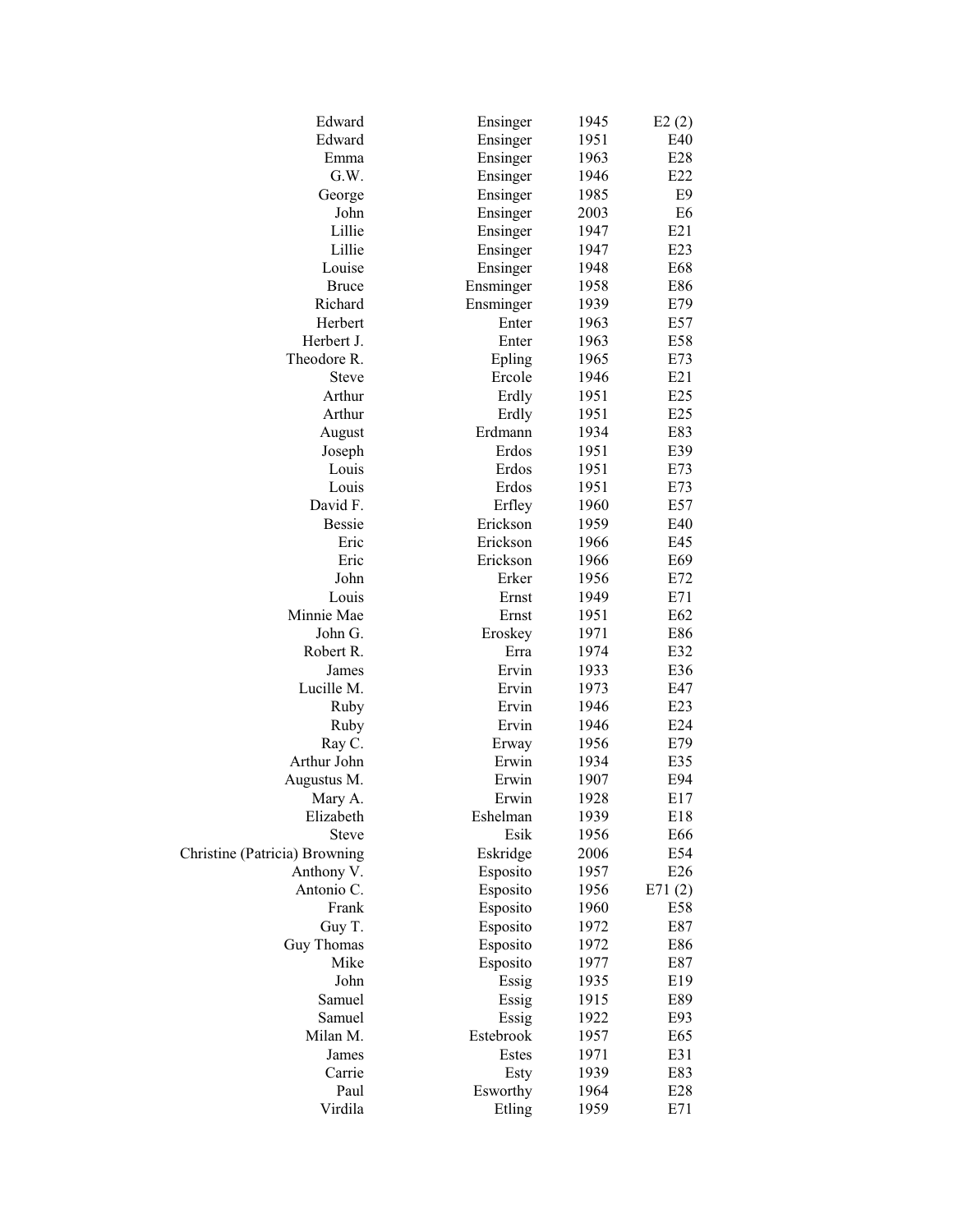| William<br>C.R.<br>Ettling<br>1946<br>E22<br>Burdette D.<br>Etz<br>1947<br>E36<br>Eucker<br>1950<br>E60(2)<br>Ralph<br>Eurich<br>Edwin A.<br>1939<br>E82<br>Mearl E.<br>Evanitcka<br>1970<br>E42<br>Mary<br>Evanoff<br>1954<br>E61<br>Peter<br>Evanoff<br>1952<br>E3<br>Thomas<br>Evanoff<br>1955<br>E82<br>Albert C.<br>Evans<br>1949<br>E68<br>Alfred<br>1957<br>E78<br>Evans<br>Benjamin<br>Evans<br>1970<br>E4<br>Bessie C.<br>1960<br>E57<br>Evans<br>Bessie L.<br>Evans<br>1956<br>E72<br>Charles R.<br>1951<br>E26<br>Evans<br>D. Mortimer<br>1970<br>E69<br>Evans<br>Daniel<br>Evans<br>1950<br>E26<br>Dudley<br>1970<br>E31<br>Evans<br><b>Edward Franklin</b><br>1947<br>E23<br>Evans<br>1940<br>E84<br>Emma<br>Evans<br>Emma Louise<br>1940<br>E2<br>Evans<br>E17<br>1938<br>Evan<br>Evans<br>1948<br>E68<br>Everett<br>Evans<br>Evans<br>1975<br>E6<br>Frances<br>Georgianna<br>Evans<br>1967<br>E3<br>E3<br>Grace A.<br>Evans<br>1969<br>E68<br>1949<br>Harry<br>Evans<br>Evans<br>1952<br>J58<br>Harry<br>Harry I.<br>Evans<br>1957<br>E65<br>Hattie B.<br>1969<br>E4<br>Evans<br>Hazel<br>Evans<br>1969<br>E4<br>Howard<br>Evans<br>1955<br>E72<br>Howard D.<br>1955<br>E80<br>Evans<br>1958<br>E61<br>Hugh<br>Evans<br>J.B.<br>Evans<br>1931<br>E43<br>Evans<br>1968<br>E3<br>Jasper<br>Jayne Elizabeth<br>Evans<br>1956<br>E66<br>John<br>1949<br>E43<br>Evans |
|---------------------------------------------------------------------------------------------------------------------------------------------------------------------------------------------------------------------------------------------------------------------------------------------------------------------------------------------------------------------------------------------------------------------------------------------------------------------------------------------------------------------------------------------------------------------------------------------------------------------------------------------------------------------------------------------------------------------------------------------------------------------------------------------------------------------------------------------------------------------------------------------------------------------------------------------------------------------------------------------------------------------------------------------------------------------------------------------------------------------------------------------------------------------------------------------------------------------------------------------------------------------------------------------------------------------------------------------------------------------------------|
|                                                                                                                                                                                                                                                                                                                                                                                                                                                                                                                                                                                                                                                                                                                                                                                                                                                                                                                                                                                                                                                                                                                                                                                                                                                                                                                                                                                 |
|                                                                                                                                                                                                                                                                                                                                                                                                                                                                                                                                                                                                                                                                                                                                                                                                                                                                                                                                                                                                                                                                                                                                                                                                                                                                                                                                                                                 |
|                                                                                                                                                                                                                                                                                                                                                                                                                                                                                                                                                                                                                                                                                                                                                                                                                                                                                                                                                                                                                                                                                                                                                                                                                                                                                                                                                                                 |
|                                                                                                                                                                                                                                                                                                                                                                                                                                                                                                                                                                                                                                                                                                                                                                                                                                                                                                                                                                                                                                                                                                                                                                                                                                                                                                                                                                                 |
|                                                                                                                                                                                                                                                                                                                                                                                                                                                                                                                                                                                                                                                                                                                                                                                                                                                                                                                                                                                                                                                                                                                                                                                                                                                                                                                                                                                 |
|                                                                                                                                                                                                                                                                                                                                                                                                                                                                                                                                                                                                                                                                                                                                                                                                                                                                                                                                                                                                                                                                                                                                                                                                                                                                                                                                                                                 |
|                                                                                                                                                                                                                                                                                                                                                                                                                                                                                                                                                                                                                                                                                                                                                                                                                                                                                                                                                                                                                                                                                                                                                                                                                                                                                                                                                                                 |
|                                                                                                                                                                                                                                                                                                                                                                                                                                                                                                                                                                                                                                                                                                                                                                                                                                                                                                                                                                                                                                                                                                                                                                                                                                                                                                                                                                                 |
|                                                                                                                                                                                                                                                                                                                                                                                                                                                                                                                                                                                                                                                                                                                                                                                                                                                                                                                                                                                                                                                                                                                                                                                                                                                                                                                                                                                 |
|                                                                                                                                                                                                                                                                                                                                                                                                                                                                                                                                                                                                                                                                                                                                                                                                                                                                                                                                                                                                                                                                                                                                                                                                                                                                                                                                                                                 |
|                                                                                                                                                                                                                                                                                                                                                                                                                                                                                                                                                                                                                                                                                                                                                                                                                                                                                                                                                                                                                                                                                                                                                                                                                                                                                                                                                                                 |
|                                                                                                                                                                                                                                                                                                                                                                                                                                                                                                                                                                                                                                                                                                                                                                                                                                                                                                                                                                                                                                                                                                                                                                                                                                                                                                                                                                                 |
|                                                                                                                                                                                                                                                                                                                                                                                                                                                                                                                                                                                                                                                                                                                                                                                                                                                                                                                                                                                                                                                                                                                                                                                                                                                                                                                                                                                 |
|                                                                                                                                                                                                                                                                                                                                                                                                                                                                                                                                                                                                                                                                                                                                                                                                                                                                                                                                                                                                                                                                                                                                                                                                                                                                                                                                                                                 |
|                                                                                                                                                                                                                                                                                                                                                                                                                                                                                                                                                                                                                                                                                                                                                                                                                                                                                                                                                                                                                                                                                                                                                                                                                                                                                                                                                                                 |
|                                                                                                                                                                                                                                                                                                                                                                                                                                                                                                                                                                                                                                                                                                                                                                                                                                                                                                                                                                                                                                                                                                                                                                                                                                                                                                                                                                                 |
|                                                                                                                                                                                                                                                                                                                                                                                                                                                                                                                                                                                                                                                                                                                                                                                                                                                                                                                                                                                                                                                                                                                                                                                                                                                                                                                                                                                 |
|                                                                                                                                                                                                                                                                                                                                                                                                                                                                                                                                                                                                                                                                                                                                                                                                                                                                                                                                                                                                                                                                                                                                                                                                                                                                                                                                                                                 |
|                                                                                                                                                                                                                                                                                                                                                                                                                                                                                                                                                                                                                                                                                                                                                                                                                                                                                                                                                                                                                                                                                                                                                                                                                                                                                                                                                                                 |
|                                                                                                                                                                                                                                                                                                                                                                                                                                                                                                                                                                                                                                                                                                                                                                                                                                                                                                                                                                                                                                                                                                                                                                                                                                                                                                                                                                                 |
|                                                                                                                                                                                                                                                                                                                                                                                                                                                                                                                                                                                                                                                                                                                                                                                                                                                                                                                                                                                                                                                                                                                                                                                                                                                                                                                                                                                 |
|                                                                                                                                                                                                                                                                                                                                                                                                                                                                                                                                                                                                                                                                                                                                                                                                                                                                                                                                                                                                                                                                                                                                                                                                                                                                                                                                                                                 |
|                                                                                                                                                                                                                                                                                                                                                                                                                                                                                                                                                                                                                                                                                                                                                                                                                                                                                                                                                                                                                                                                                                                                                                                                                                                                                                                                                                                 |
|                                                                                                                                                                                                                                                                                                                                                                                                                                                                                                                                                                                                                                                                                                                                                                                                                                                                                                                                                                                                                                                                                                                                                                                                                                                                                                                                                                                 |
|                                                                                                                                                                                                                                                                                                                                                                                                                                                                                                                                                                                                                                                                                                                                                                                                                                                                                                                                                                                                                                                                                                                                                                                                                                                                                                                                                                                 |
|                                                                                                                                                                                                                                                                                                                                                                                                                                                                                                                                                                                                                                                                                                                                                                                                                                                                                                                                                                                                                                                                                                                                                                                                                                                                                                                                                                                 |
|                                                                                                                                                                                                                                                                                                                                                                                                                                                                                                                                                                                                                                                                                                                                                                                                                                                                                                                                                                                                                                                                                                                                                                                                                                                                                                                                                                                 |
|                                                                                                                                                                                                                                                                                                                                                                                                                                                                                                                                                                                                                                                                                                                                                                                                                                                                                                                                                                                                                                                                                                                                                                                                                                                                                                                                                                                 |
|                                                                                                                                                                                                                                                                                                                                                                                                                                                                                                                                                                                                                                                                                                                                                                                                                                                                                                                                                                                                                                                                                                                                                                                                                                                                                                                                                                                 |
|                                                                                                                                                                                                                                                                                                                                                                                                                                                                                                                                                                                                                                                                                                                                                                                                                                                                                                                                                                                                                                                                                                                                                                                                                                                                                                                                                                                 |
|                                                                                                                                                                                                                                                                                                                                                                                                                                                                                                                                                                                                                                                                                                                                                                                                                                                                                                                                                                                                                                                                                                                                                                                                                                                                                                                                                                                 |
|                                                                                                                                                                                                                                                                                                                                                                                                                                                                                                                                                                                                                                                                                                                                                                                                                                                                                                                                                                                                                                                                                                                                                                                                                                                                                                                                                                                 |
|                                                                                                                                                                                                                                                                                                                                                                                                                                                                                                                                                                                                                                                                                                                                                                                                                                                                                                                                                                                                                                                                                                                                                                                                                                                                                                                                                                                 |
|                                                                                                                                                                                                                                                                                                                                                                                                                                                                                                                                                                                                                                                                                                                                                                                                                                                                                                                                                                                                                                                                                                                                                                                                                                                                                                                                                                                 |
|                                                                                                                                                                                                                                                                                                                                                                                                                                                                                                                                                                                                                                                                                                                                                                                                                                                                                                                                                                                                                                                                                                                                                                                                                                                                                                                                                                                 |
|                                                                                                                                                                                                                                                                                                                                                                                                                                                                                                                                                                                                                                                                                                                                                                                                                                                                                                                                                                                                                                                                                                                                                                                                                                                                                                                                                                                 |
|                                                                                                                                                                                                                                                                                                                                                                                                                                                                                                                                                                                                                                                                                                                                                                                                                                                                                                                                                                                                                                                                                                                                                                                                                                                                                                                                                                                 |
| LeRoy<br>Evans<br>1947<br>E46                                                                                                                                                                                                                                                                                                                                                                                                                                                                                                                                                                                                                                                                                                                                                                                                                                                                                                                                                                                                                                                                                                                                                                                                                                                                                                                                                   |
| Linda Carol<br>1957<br>E75<br>Evans                                                                                                                                                                                                                                                                                                                                                                                                                                                                                                                                                                                                                                                                                                                                                                                                                                                                                                                                                                                                                                                                                                                                                                                                                                                                                                                                             |
| Luva Jane<br>E35<br>Evans<br>1933                                                                                                                                                                                                                                                                                                                                                                                                                                                                                                                                                                                                                                                                                                                                                                                                                                                                                                                                                                                                                                                                                                                                                                                                                                                                                                                                               |
| Marie<br>1975<br>E32<br>Evans                                                                                                                                                                                                                                                                                                                                                                                                                                                                                                                                                                                                                                                                                                                                                                                                                                                                                                                                                                                                                                                                                                                                                                                                                                                                                                                                                   |
| Mary Etta<br>1948<br>E22<br>Evans                                                                                                                                                                                                                                                                                                                                                                                                                                                                                                                                                                                                                                                                                                                                                                                                                                                                                                                                                                                                                                                                                                                                                                                                                                                                                                                                               |
| Mrs. Lee<br>E28<br>Evans<br>1967                                                                                                                                                                                                                                                                                                                                                                                                                                                                                                                                                                                                                                                                                                                                                                                                                                                                                                                                                                                                                                                                                                                                                                                                                                                                                                                                                |
| Mrs. William C.<br>1946<br>E37<br>Evans                                                                                                                                                                                                                                                                                                                                                                                                                                                                                                                                                                                                                                                                                                                                                                                                                                                                                                                                                                                                                                                                                                                                                                                                                                                                                                                                         |
| Perry H.<br>1957<br>E54<br>Evans                                                                                                                                                                                                                                                                                                                                                                                                                                                                                                                                                                                                                                                                                                                                                                                                                                                                                                                                                                                                                                                                                                                                                                                                                                                                                                                                                |
| Rebecca<br>1947<br>E21<br>Evans                                                                                                                                                                                                                                                                                                                                                                                                                                                                                                                                                                                                                                                                                                                                                                                                                                                                                                                                                                                                                                                                                                                                                                                                                                                                                                                                                 |
| Rebecca M.<br>1949<br>E43<br>Evans                                                                                                                                                                                                                                                                                                                                                                                                                                                                                                                                                                                                                                                                                                                                                                                                                                                                                                                                                                                                                                                                                                                                                                                                                                                                                                                                              |
| Richard<br>E77<br>Evans<br>1906                                                                                                                                                                                                                                                                                                                                                                                                                                                                                                                                                                                                                                                                                                                                                                                                                                                                                                                                                                                                                                                                                                                                                                                                                                                                                                                                                 |
| Robert H.<br>1953<br>E62<br>Evans                                                                                                                                                                                                                                                                                                                                                                                                                                                                                                                                                                                                                                                                                                                                                                                                                                                                                                                                                                                                                                                                                                                                                                                                                                                                                                                                               |
| 1948<br>E46<br>Sam<br>Evans                                                                                                                                                                                                                                                                                                                                                                                                                                                                                                                                                                                                                                                                                                                                                                                                                                                                                                                                                                                                                                                                                                                                                                                                                                                                                                                                                     |
| Victoria<br>1965<br>E41<br>Evans                                                                                                                                                                                                                                                                                                                                                                                                                                                                                                                                                                                                                                                                                                                                                                                                                                                                                                                                                                                                                                                                                                                                                                                                                                                                                                                                                |
| Walter<br>1972<br>E5<br>Evans                                                                                                                                                                                                                                                                                                                                                                                                                                                                                                                                                                                                                                                                                                                                                                                                                                                                                                                                                                                                                                                                                                                                                                                                                                                                                                                                                   |
| Walter T.<br>1960<br>E41<br>Evans                                                                                                                                                                                                                                                                                                                                                                                                                                                                                                                                                                                                                                                                                                                                                                                                                                                                                                                                                                                                                                                                                                                                                                                                                                                                                                                                               |
| William<br>1938<br>E19<br>Evans                                                                                                                                                                                                                                                                                                                                                                                                                                                                                                                                                                                                                                                                                                                                                                                                                                                                                                                                                                                                                                                                                                                                                                                                                                                                                                                                                 |